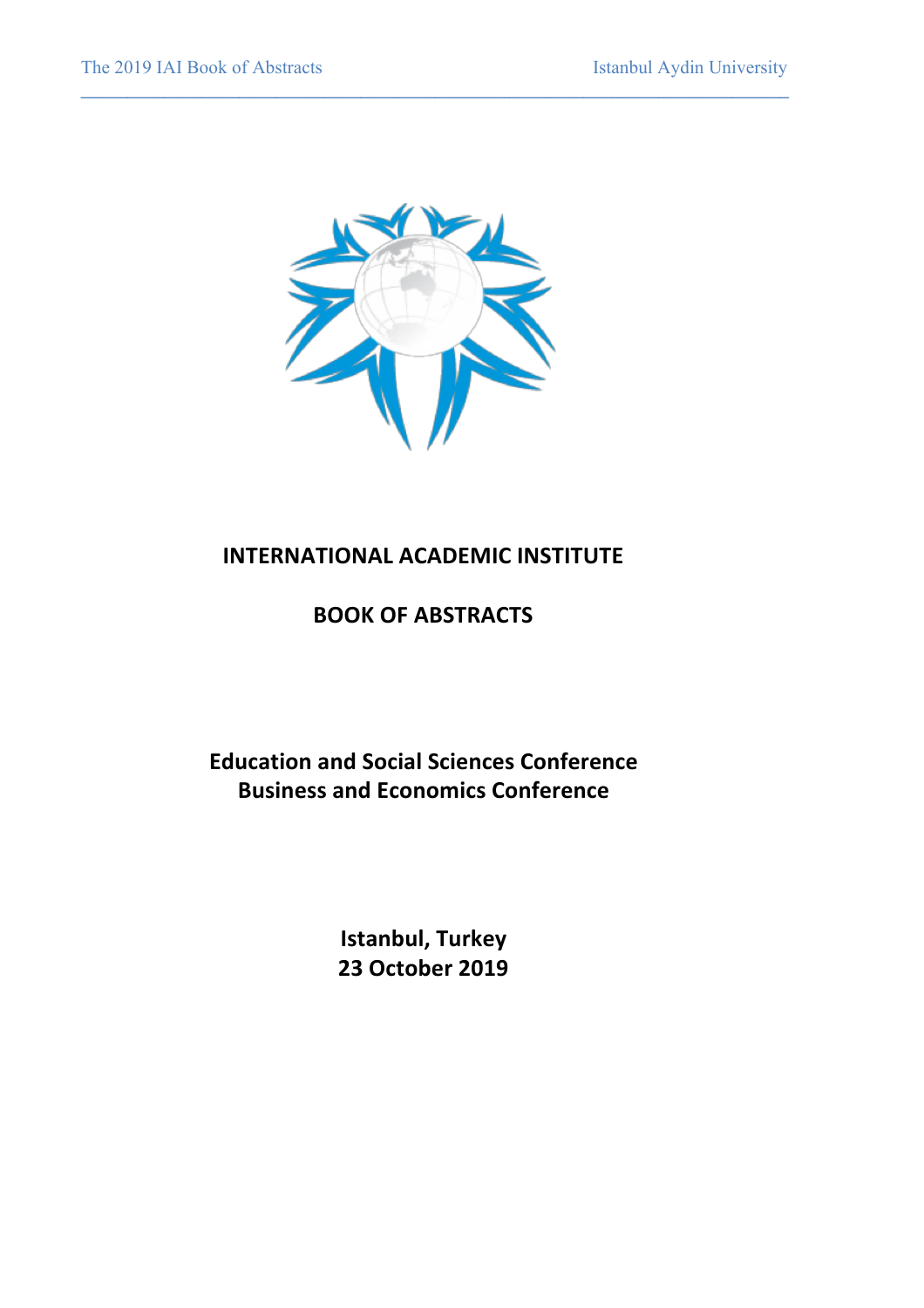### **IAI Book of Abstracts**

**\_\_\_\_\_\_\_\_\_\_\_\_\_\_\_\_\_\_\_\_\_\_\_\_\_\_\_\_\_\_\_\_\_\_\_\_\_\_\_\_\_\_\_\_\_\_\_\_\_\_\_\_\_\_\_\_\_\_\_\_\_\_\_\_\_\_\_\_\_\_\_\_\_\_\_\_**

### **Editor:**

Milena Apostolovska-Stepanoska, Dr. Sci, Ss. Cyril and Methodius University, Skopje, Republic of N. Macedonia

### **Editorial Board:**

Jasna Bacovska Nedikj, Dr. Sci, Ss. Cyril and Methodius University, Skopje, Republic of N. Macedonia Hristina Rucheva Tasev, Dr. Sci, Ss. Cyril and Methodius University, Skopje, Republic of N. Macedonia Meic Pearse, Dr. Sci, Houghton College NY, USA Elif Uckan Dagdemir, Dr. Sci, Anadoly University, Turkey Mary Mares-Awe, MA, Fulbright Association, Chicago, USA Ass. Prof. Arthur Pantelides, American University, Bulgaria Marija Boban, Dr. Sci, Faculty of Law, University of Split, Croatia Gergana Radoykova, Dr. Sci Sofia University St. Kliment Ohridski, Bulgaria Anthon Mark Jay Alguno Rivas, MA, Taguig City University, Philippines Snezana Knezevic, Dr. Sci Faculty of Organizational Sciences, Belgrade, Serbia Eva Pocher, Ph.D., University of Glasgow Ass. Prof. Mariam A. Abu Alim, Yarmouk University, Jordan Ass. Prof Aleksandra Mitrović, University in Kragujevac, Serbia

### **Secretary and editing:**

Slavica Kostadinovska International Academic Institute Briselska 1/16 Skopje, Republic of N. Macedonia

ISBN 978-608-4881-04-9

October, 2019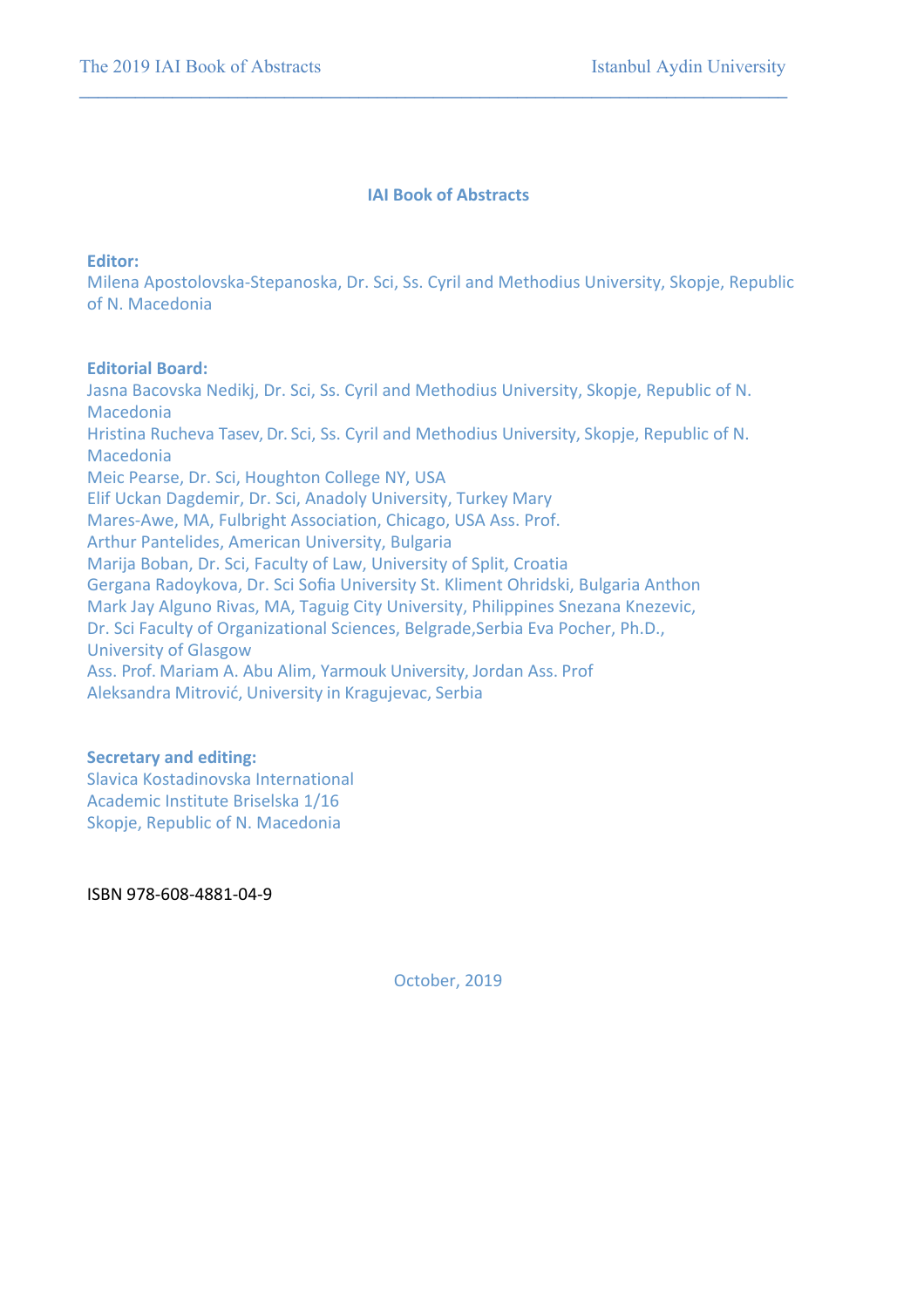## **"VENGEANCE OF YENNY'S CASE": ROSSETTI NAMING THE PROSTITUTE**

**\_\_\_\_\_\_\_\_\_\_\_\_\_\_\_\_\_\_\_\_\_\_\_\_\_\_\_\_\_\_\_\_\_\_\_\_\_\_\_\_\_\_\_\_\_\_\_\_\_\_\_\_\_\_\_\_\_\_\_\_\_\_\_\_\_\_\_\_\_\_\_\_\_\_\_\_**

Assoc. Prof. Yıldız Kılıç

Istanbul University, Department of English Literature yildizkilic@yahoo.com

#### *Abstract*

The weakest, most broken and demoralised of society were deemed 'The Great Social Evil': the hapless prostitute, historically criminalized and shunned, was ruthlessly disaffiliated through Victorian hypocrisy and hysteria. With unrivalled belligerence, the 'fallen woman' is diminished and estranged to a sub-species, and treated as barely human. Patriarchal capitalism as the causative invariable in prostitution, intensified during nineteenth-century industrialisation, when the capitalist mindset determined to generate social and economic stability at whatever human cost. Subsequently there developed a social environment that was autocratic, intolerant and singularly manipulative of the individual across the board. An artificial moral binary was generated to repel all strains contrary to the patriarchal status quo: all diversity was held to be counter to the stipulated norm and perceived as subversive and castigated. The female 'Other' was mercilessly categorised and allotted identity conditional to fulfilment of designated sexual role. The prostitute was the female 'uncontained', the dangerous transgressor and therefore a threat, if only in principle, to patriarchal ideology. Victorian defence of the prostitute though not absent, existed in a vacuum devoid of social culpability, so that the causative influences of poverty, the drive of masculine appetite and oppression went largely unaddressed as prejudicial to the establishment. This paper will consider the issue of the prostitute as revealed within the confines of the Pre-Raphaelite painter/poet, Dante Gabriel Rossetti's lyrical poem Jenny (1870). While the oddly fluctuating reception of the prostitute as both *perpetrator* and *innocent victim* complicates the argument, an unexpected elevation of the 'whore' to equality with the Victorian lady, will be shown to reveal a troubled substructure of masculine fragmentation. While the commodification of female sexuality necessarily urges a Marxist-Feminist reading, an additional New Historicist approach will also be deployed in order to explain the incongruity of opposing sentiments in the representation of the prostitute.

Key words: Binary Opposition, Dante Gabriel Rossetti, Nineteenth-century Poetry, Pre-Raphaelite, Prostitute, Victorian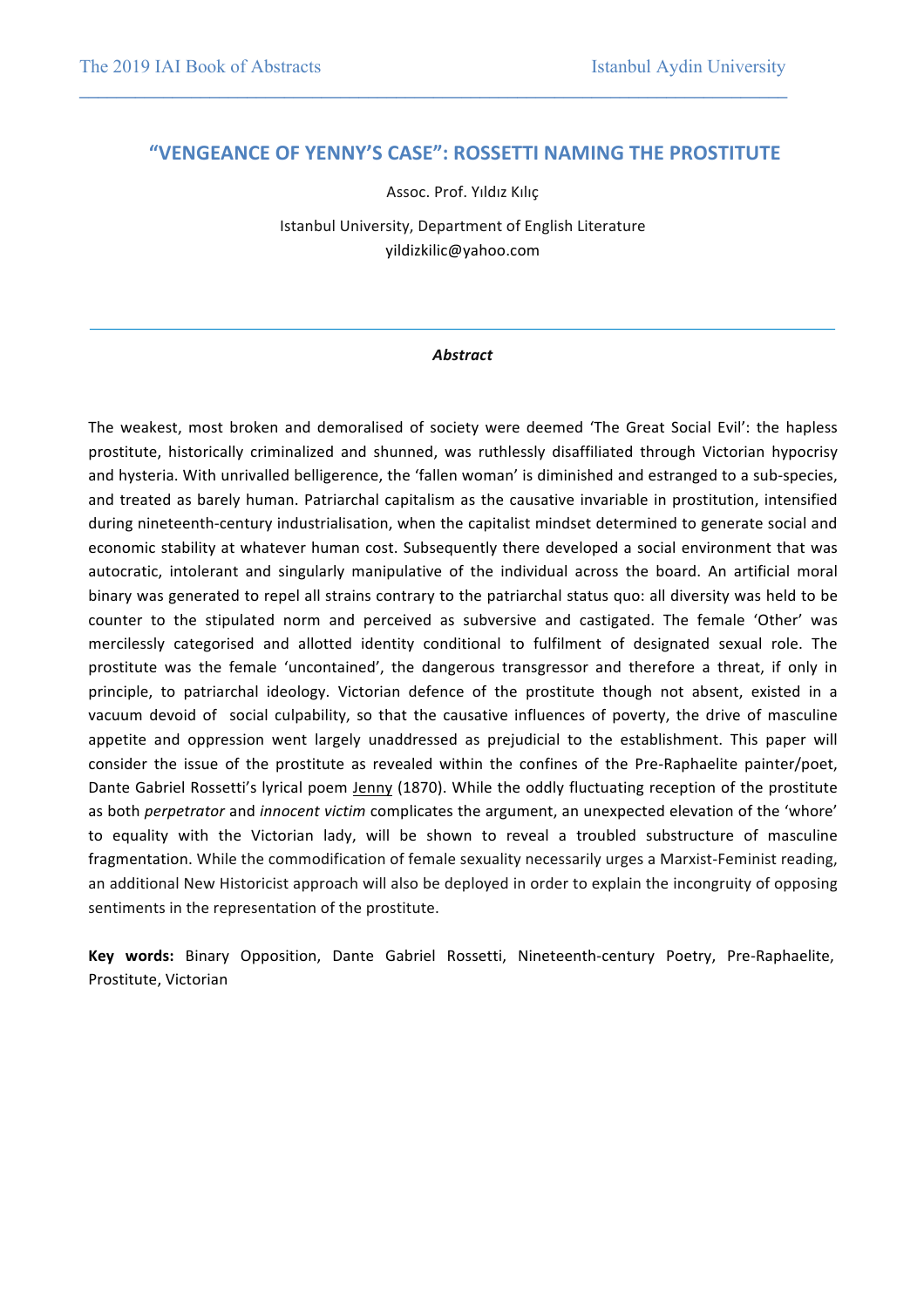## **THE IMPACT OF FEEDBACK FORMATIVE ASSESSMENT: CASE OF SECONDARY FOREIGN LANGUAGE TEACHERS**

**\_\_\_\_\_\_\_\_\_\_\_\_\_\_\_\_\_\_\_\_\_\_\_\_\_\_\_\_\_\_\_\_\_\_\_\_\_\_\_\_\_\_\_\_\_\_\_\_\_\_\_\_\_\_\_\_\_\_\_\_\_\_\_\_\_\_\_\_\_\_\_\_\_\_\_\_**

Prof. Zhulduz Abiyeva Suleymen Demirel University

#### *Abstract*

Kazakhstan primary and secondary education has been updated since 2016. Due to it the forms of assessment is changed to 'formative and summative assessment'. It is known that the most powerful single moderator which enhances achievement is feedback. I decided to reveal whether the assessment, in particular feedback formative assessment, gives its results after the reformed educational standards in our country. The focus of this article is using survey method and interviewing the secondary foreign language teachers to identify the impact of feedback to the learners' achievement. Moreover the most effective feedback tool in promoting learning from teachers' perspectives will be discussed in this paper.

Key words: feedback, formative assessment, tool, foreign language.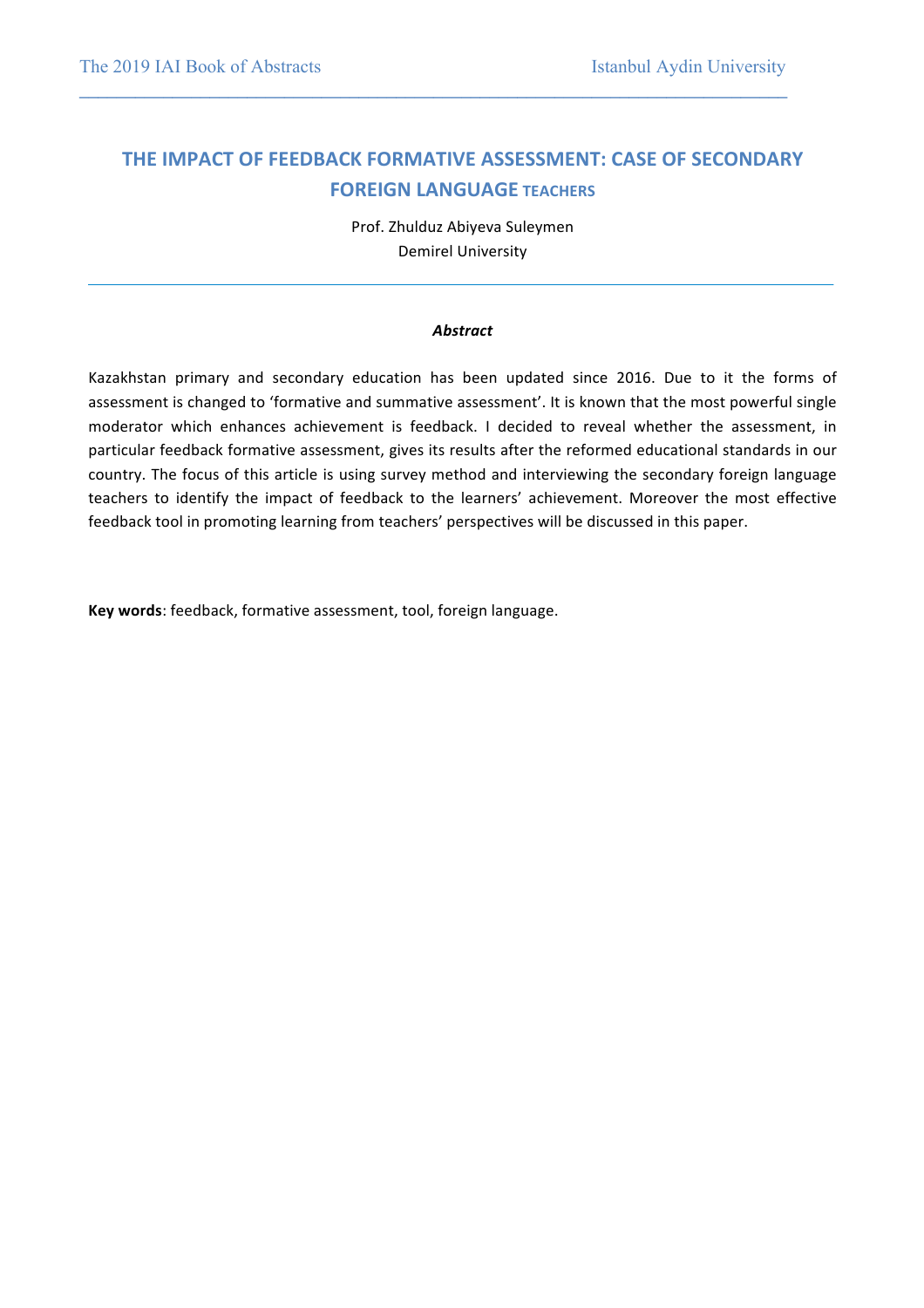## **ATTITUDE FEATURES OF REPRESENTATIVES OF VARIOUS PROFESSIONAL GROUPS TO SETTLEMENT OF DISPUTES**

**\_\_\_\_\_\_\_\_\_\_\_\_\_\_\_\_\_\_\_\_\_\_\_\_\_\_\_\_\_\_\_\_\_\_\_\_\_\_\_\_\_\_\_\_\_\_\_\_\_\_\_\_\_\_\_\_\_\_\_\_\_\_\_\_\_\_\_\_\_\_\_\_\_\_\_\_**

A.V. Ignatovich1, V.K. Ignatovich2, A. Mambetalina3 1MBI AE Center for Additional Education "Hosta" Sochi, Russia E-mail: arign90@mail.ru

#### **ANNOTATION**

Introduction. The article is devoted to the problem of the peculiarities of the attitude of representatives of various professional communities to the possibilities of dispute settlement by mediation. The relevance of the study is due to the need to take into account the characteristics of the profession of the disputing parties in determining the strategy and means of resolving the dispute.

Materials and methods. An analysis of the texts of scientific publications on the research problem has been undertaken. A sociological survey of representatives of the professions of a teacher, a doctor and a soldier was conducted. A rigid type questionnaire was used, including 12 questions aimed at studying the respondents' cognitive, emotional and behavioral attitudes to dispute resolution.

Research results. There are identified features of subjective image perception of the world by various professional groups, due to the specific features of their professional activities and the interpersonal relationships that correspond to them. Theoretically substantiated the interrelation of the characteristics of professional environment and the attitude of the personality of a professional to dispute settlement. The analysis of the basic conceptual units of the study: attitude, dispute, professional community. Considered the concept of "profession" and highlighted aspects that characterize its social character, as well as examples of classifications of professions in domestic and foreign psychology. Substantiated the possibility of developing mechanisms for resolving disputes among representatives of various professional communities. Identified the prospects and further directions of research on this issue.

Discussions and conclusions. The analysis of the concept of "attitude" made it possible to single out the essential aspects of understanding the phenomenon and determine in which way it is necessary to study the attitude of the individual to mediation and dispute resolution.

Based on the results of an experimental study, there identified and characterized the characteristics of the respondents' attitude to professional disputes and the possibility of their settlement. It is shown that a person's belonging to a certain professional community influences his attitude to different aspects of reality. There are differences in attitudes to dispute resolution among representatives of different professional communities. Revealed the features of relations among military personnel, teachers and doctors.

**Key words**. Mediation, attitude, professional community, dispute resolution.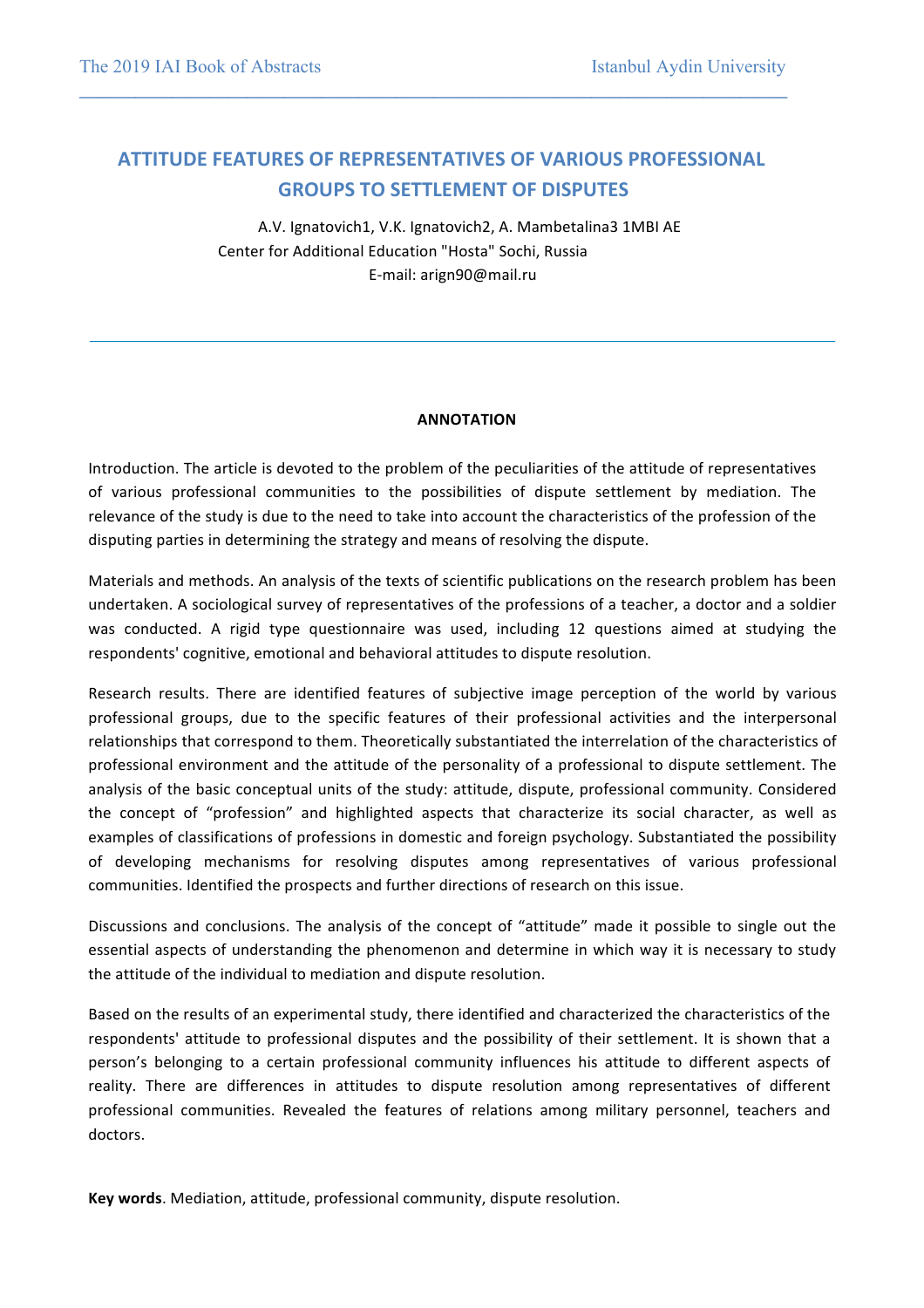## **SOCIAL STUDIES EDUCATION: A VERITABLE INSTRUMENT TO CURB INSECURITY IN NIGERIA**

**\_\_\_\_\_\_\_\_\_\_\_\_\_\_\_\_\_\_\_\_\_\_\_\_\_\_\_\_\_\_\_\_\_\_\_\_\_\_\_\_\_\_\_\_\_\_\_\_\_\_\_\_\_\_\_\_\_\_\_\_\_\_\_\_\_\_\_\_\_\_\_\_\_\_\_\_**

Dr. Celestina C. Omabe Department of social studies Ebonyi State College of Education, Ikwo Nigeria

#### *Abstract*

Peace is one of the necessities of life especially in Nigeria. The country which was once known for her peaceful disposition, contributing to peace missions and sending relief to other countries is now counting her losses as a result of in security in the unfolding scenario life of innocent citizens are daily lose in their numbers, colossal damages are done to infrastructure, energetic youths resort to kidnapping, arm robbery, ritual killings, rape and cultism as a means of lively hood. Since unemployment is the major challenge facing them. National development are scarified on the altar of insecurity since national focus and huge resources are spent on curbing the menace of insecurity and matters there to it has therefore become very pertinent that Nigeria has to go back to the basis in other to find solution to rampaging problems, social studies education therefore becomes a veritable instrument in the national effort to bring an end to this unfortunate malady due to its citizenship and value orientation. As a field of study that inculcates virtues like love, peace, hard work, team-spirit, self reliance, human rights, respect, for elders and other peoples view among others. If teachers and parents will guide youths on these values in a way that they grow with it, insecurity will be curbed to a minimal. Therefore this write up highlights concept of social studies, its philosophy, goal and the implications as well as recommendations.

**Key words:** insecurity, peace. Unemployment, youth empowerment and value orientation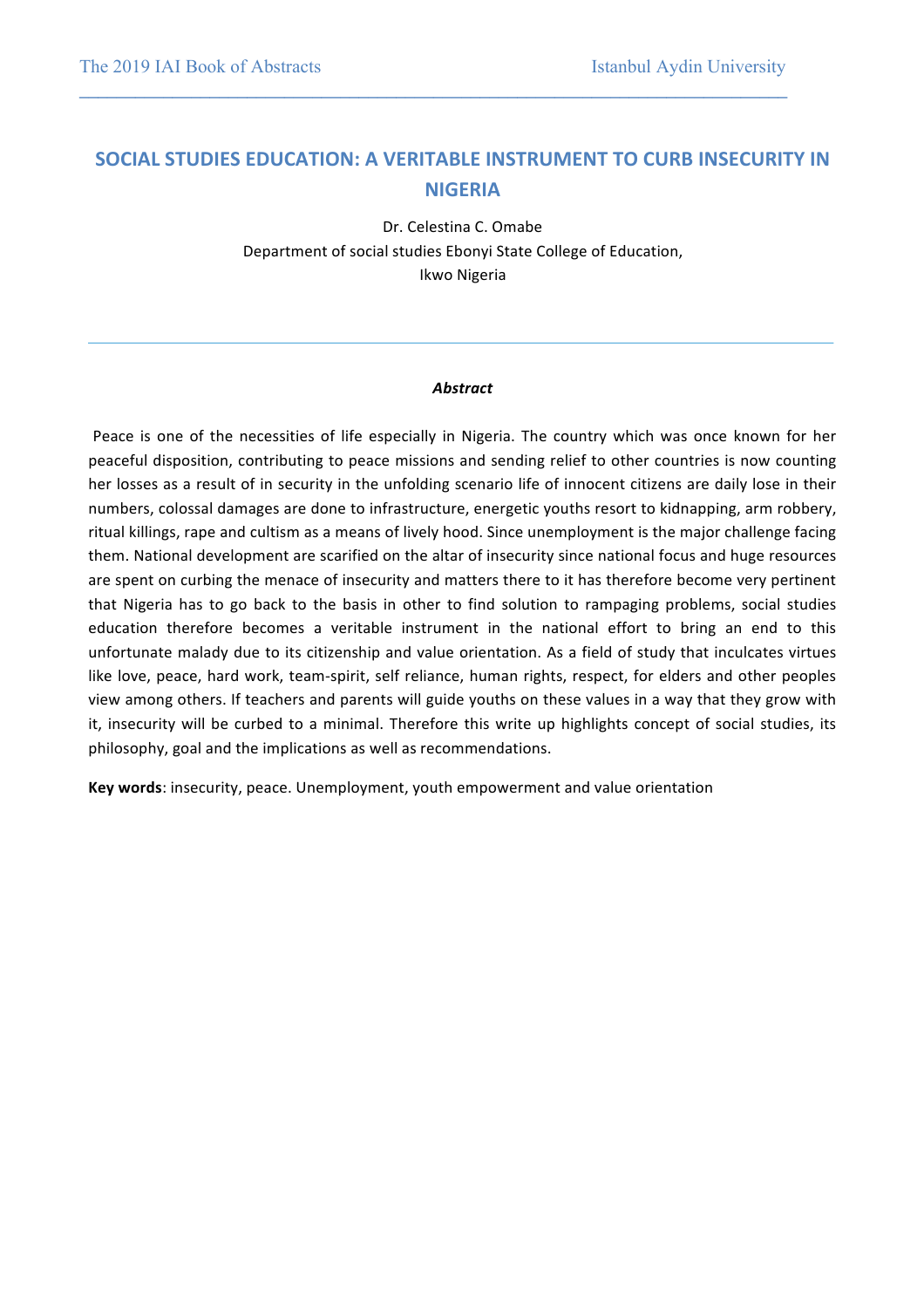# **POLITICAL IMPLICATIONS OF (NON)DEMOCRATIC ATTITUDES IN POST-YUGOSLAV STATES: A COMPARISON OF YOUTH IN MONTENEGRO AND SLOVENIA**

**\_\_\_\_\_\_\_\_\_\_\_\_\_\_\_\_\_\_\_\_\_\_\_\_\_\_\_\_\_\_\_\_\_\_\_\_\_\_\_\_\_\_\_\_\_\_\_\_\_\_\_\_\_\_\_\_\_\_\_\_\_\_\_\_\_\_\_\_\_\_\_\_\_\_\_\_**

Andrej Kirbiš, University of Maribor, Faculty of Arts, Department of Sociology Monika Lamot, University of Maribor, Faculty of Arts, Department of Sociology Marina Tavčar Krajnc, University of Maribor, Faculty of Arts, Department of Sociology Tina Cupar, University of Maribor, Faculty of Arts, Department of Sociology Nataša Krivokapić, University of Montenegro, Faculty of Philosophy, Nikšić

#### *Abstract*

Democratic consolidation largely depends on the prevalence of a democratic political culture among the masses. The aim of our study was to examine democratic orientations and their links with conventional political participation among youth in two post-Yugoslav countries, Montenegro and Slovenia. These two countries share similarities but also differ in many economic, social and political-institutional characteristics. We analysed national youth survey data from 2018, using two representative samples of 14–29-year-olds. Social tolerance, pro-authoritarian attitudes and three types of conventional political participation were examined. Results indicate that around half of Montenegrin youth (47%) believe abortion is "never justifiable" (11% in Slovenia), while 59% believe homosexuality is never justifiable (12% in Slovenia). Furthermore, in Montenegro 35% agree that "under certain circumstances dictatorship is a better form of government than democracy" (21% in Slovenia). On the other hand, self-reported future voter turnout is higher in Montenegro (82%) than Slovenia (73%), as is the frequency of working for a political party (8% in Montenegro vs. 4% in Slovenia), and willingness to take on political functions. Multivariate regression models adjusted for sociodemographic and socioeconomic variables indicated that in Montenegro, socially intolerant and authoritarian youth are more likely to vote, and authoritarian youth are more likely to be active in political parties. While in Slovenia tolerant youth are more likely to vote, they are  $-$  similar to Montenegro  $-$  less likely be active in political parties, and authoritarian youth are more likely to be active in party politics and to take on political functions.

While our results indicate between-country differences in the prevalence of democratic attitudes and behaviours, there are striking similarities in the links between democratic orientation and participation; specifically, in both countries more non-democratically oriented youth are more likely to be active in conventional politics. Implications are discussed in terms of how self-selection and institutional selection mechanisms by the formal political arena, especially by political parties, may present an obstacle to further democratic consolidation in both countries.

Key words: democratic attitudes, social tolerance, authoritarianism, political participation, voter turnout, political parties.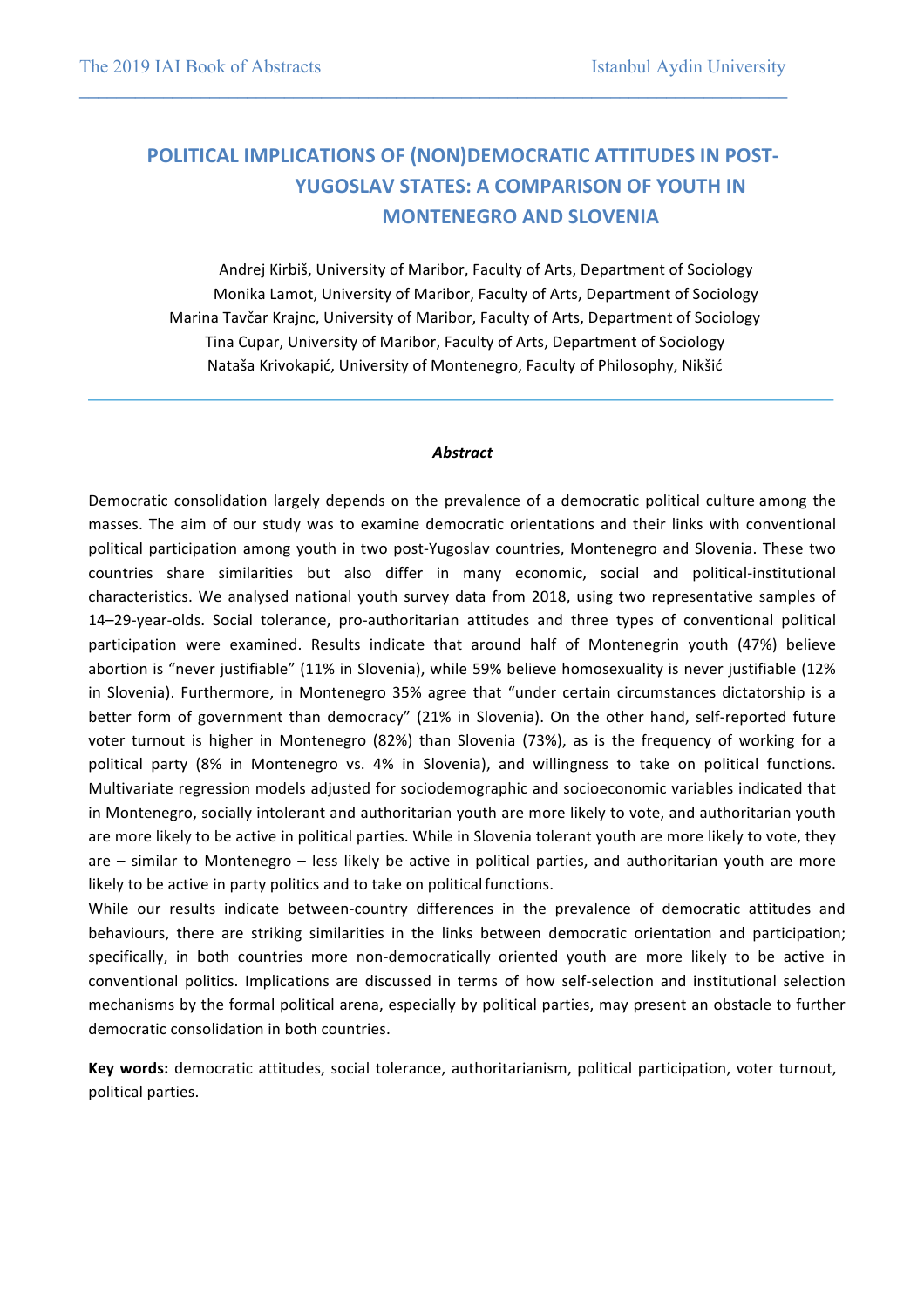# **TEACHING LEGAL ENGLISH TO LINGUISTS: LOMONOSOV MOSCOW STATE UNIVERSITY EXPERIENCE**

**\_\_\_\_\_\_\_\_\_\_\_\_\_\_\_\_\_\_\_\_\_\_\_\_\_\_\_\_\_\_\_\_\_\_\_\_\_\_\_\_\_\_\_\_\_\_\_\_\_\_\_\_\_\_\_\_\_\_\_\_\_\_\_\_\_\_\_\_\_\_\_\_\_\_\_\_**

Prof. Farida Buniatova, Ph. D Lomonosov Moscow State University

#### *Abstract:*

Legal English is a specific language within a language. Due to globalization and internationalization processes legal relationships are constantly evolving; hence the development of legal English as the main language of international relations, trade and commerce.

It seems obvious that legal English differs from general English in that legal language abounds in culture and legal system- specific terminology, special grammar rules and vocabulary and concepts. Therefore, fluency in English does not necessarily mean a good command of legal English.

Evidently, legal professionals, especially the ones operating in an international environment, are supposed to have a certain level of legal English proficiency.

However, this article focuses on non-lawyers aiming to acquire legal English skills and discusses the experience of the Faculty of Foreign Languages and Area Studies of Lomonosov Moscow State University (Moscow, Russia) to teach legal English to students majoring in linguistics and translation studies.

Indeed, mastery of legal English is essential not only for lawyers but also for translators and interpreters working in a multicultural legal environment. This is due to increase of supranational legislation, development of international law resulting in a growing number of international agreements and conventions and other patterns of interaction between legal cultures. Those factors along with the rise of English as the major legal language require skilled legal translators and interpreters who are able to translate texts into English and produce texts in legal English.

Therefore, legal English training should not be conducted solely at law faculties but also at those educating prospective translators/interpreters.

In order to provide a full picture of the ways to teach legal English in the leading Russian universities I am going to give an overview of available coursebooks by authors from the law faculty of Lomonosov Moscow State University and the International Law faculty of MGIMO University (Moscow State Institute of International Relations).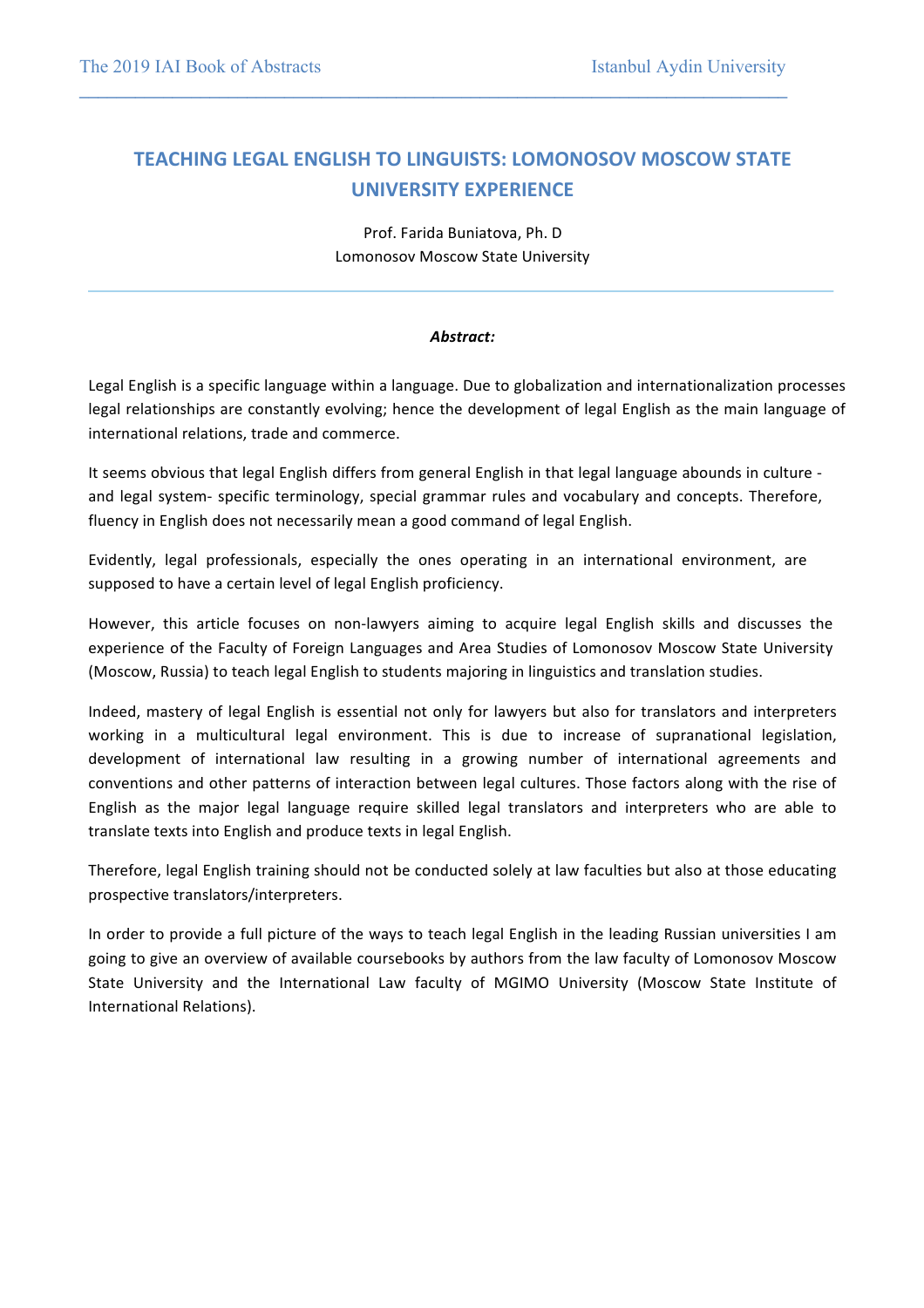# **TRANSLATION OF REALITIES IN LITERARY WORKS FROM RUSSIAN TO ENGLISH AND ALBANIAN LANGUAGE**

**\_\_\_\_\_\_\_\_\_\_\_\_\_\_\_\_\_\_\_\_\_\_\_\_\_\_\_\_\_\_\_\_\_\_\_\_\_\_\_\_\_\_\_\_\_\_\_\_\_\_\_\_\_\_\_\_\_\_\_\_\_\_\_\_\_\_\_\_\_\_\_\_\_\_\_\_**

Prof. Eni Pejo

University of Tirana, Faculty of Foreign Languages, Department of Slavonic - Balkan Languages, Russian Language (LEKTOR)

#### *Abstract:*

Birth, growth and development of a language, is associated with the development of the society in which it is used. Every society creates its own culture and way of life that have differences between them and sometimes these differences can be essential. Changes can be related to specific objects, cultural factors and elements of everyday life, which are unique features for certain societies. This unique feature, in translation, are called "realities". Numerous studies have paid great attention to the translation of these realities from the source language to language translation by re- dimensioning the important role of these language units in the inter-communication and intercultural process among peoples. In the end, we can say that it is in the hand of the translator to choose what the best way to translate the realities is. He should pay attention to not be lost in long sentences of explanations, to take care about preserving the author style, and of course to find the best way to transmit the main meaning from the original to text to the readers of translation text by putting himself in the position of the translation readers.

**Key word**: Translation, Similarities and non-similarities language unit; cultural differences; Realities; Untranslatability - Translatability

**Theme/Session** - Linguistic, Language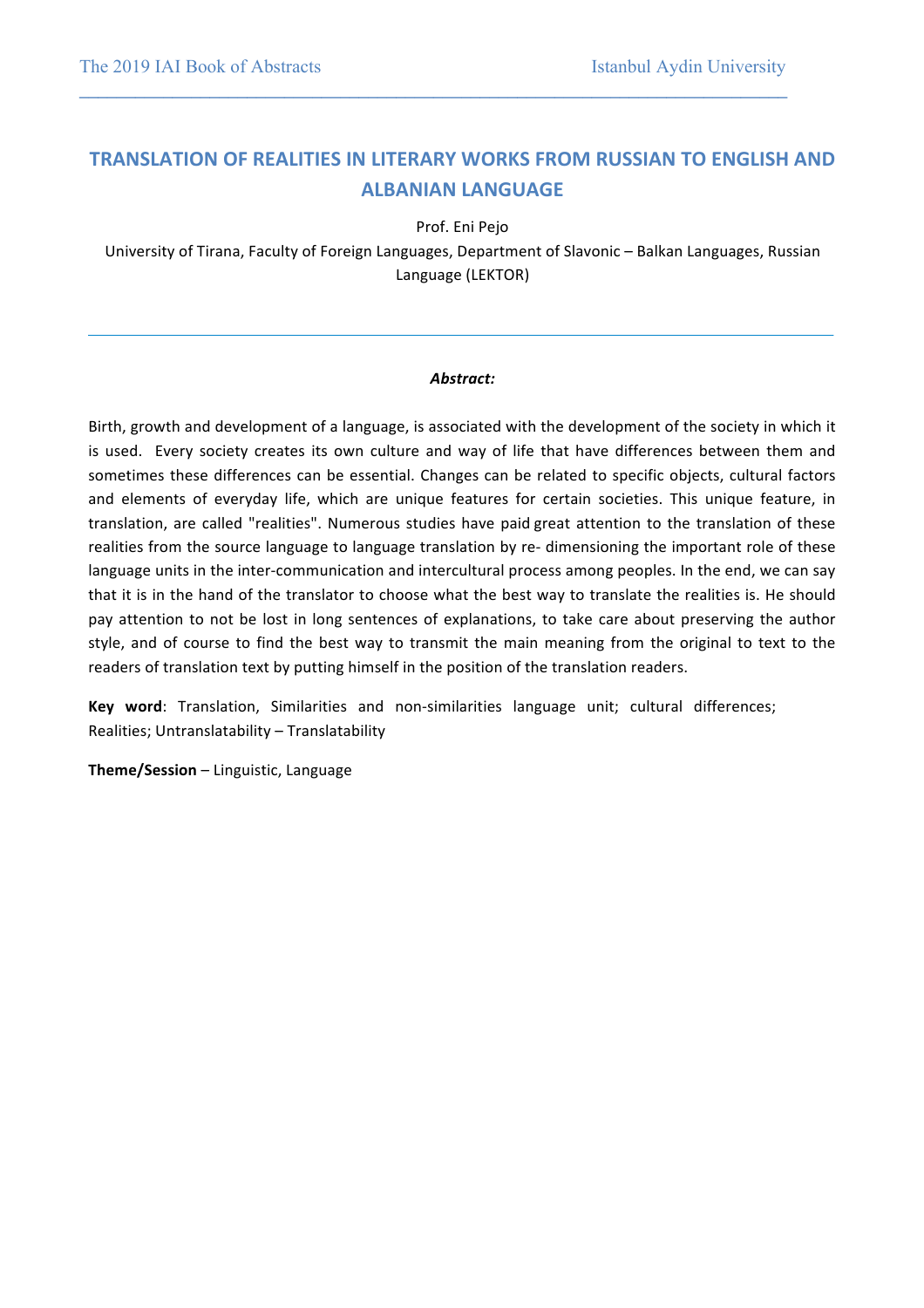# **THE PERFORMANCE AND IMPLEMENTATION OF THE m-Learning AND e-Learning PLATFORMS IN THE ADVANCEMENT OF HIGHER EDUCATION**

**\_\_\_\_\_\_\_\_\_\_\_\_\_\_\_\_\_\_\_\_\_\_\_\_\_\_\_\_\_\_\_\_\_\_\_\_\_\_\_\_\_\_\_\_\_\_\_\_\_\_\_\_\_\_\_\_\_\_\_\_\_\_\_\_\_\_\_\_\_\_\_\_\_\_\_\_**

Dr. Flutura Mehmeti University of Prishtina Philology Department

#### *Abstract*

The focus of this study is the performance, implementation, benefits, resources, and differences between the m-Learning and e-Learning platforms in the advancement of higher education, namely the performances of these two digital platforms in the Foreign Language departments in the University of Prishtina. In these departments, these two digital variations have been incorporated into the learning process in the form of student utilization of online information and resources at anytime. MLDs (mobile learning devices) have proven to be a worthwhile investment in students who aim to study foreign languages.

Another important subject which will be scrutinized in this work is the e-Learning platform. This digital system is structured, formal, and limited with regards to time. It includes online learning via student access to large screens. The e-Learning platform is also applicable and efficient in the foreign language departments, especially in the recitation classrooms.

These platforms in the foreign language departments of the University of Prishtina have come to be associated with motivation, dedication, concentration, efficiency, comprehensive incorporation of teaching units, and lastly, success in results and speed of the foreign language learning process.